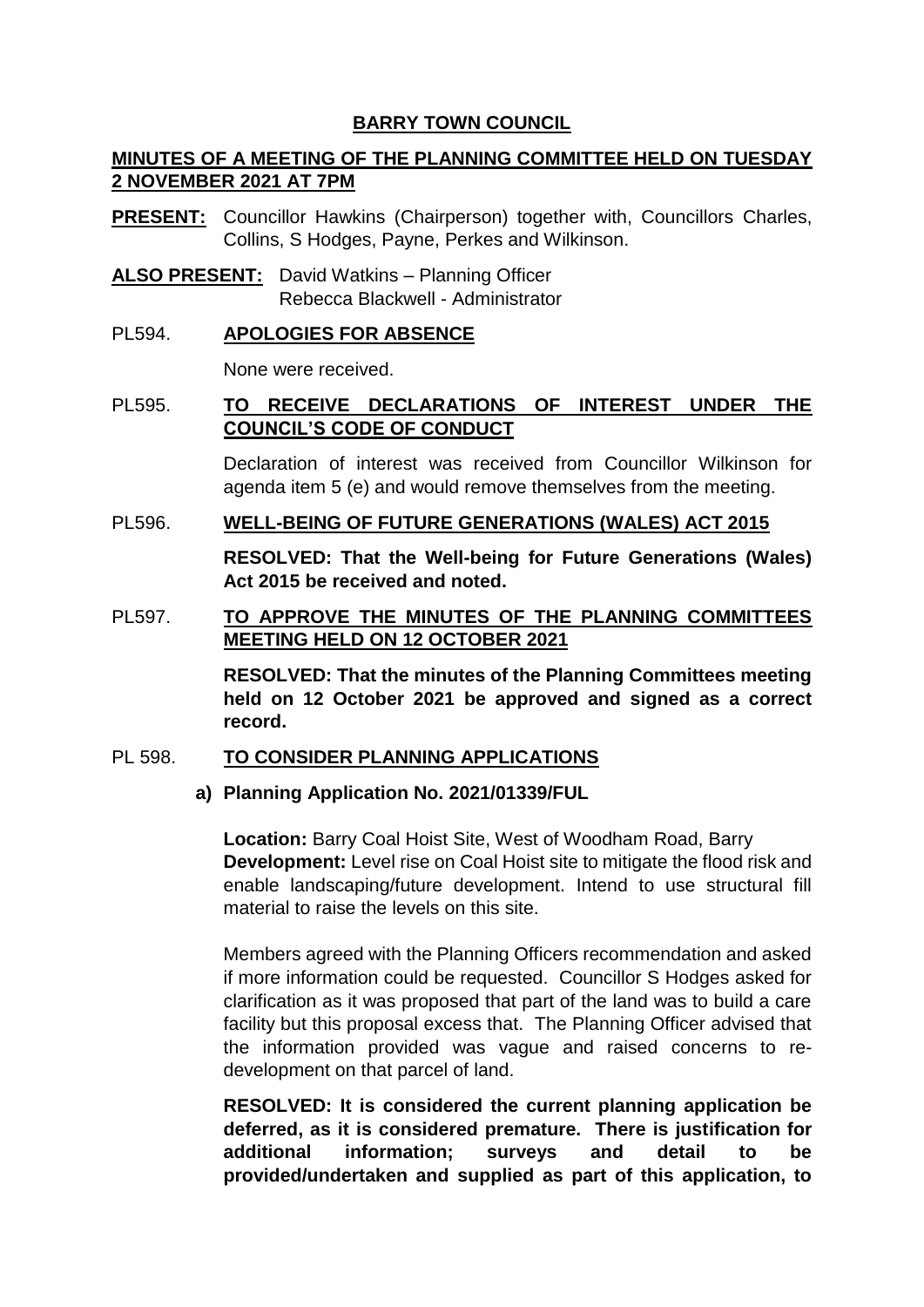**obtain a comprehensive understanding of that the applicant wishes to do on the site and how to achieve it.** 

**b) Planning Application No. 2021/01427/FUL**

**Location:** Y Rhodfa, Barry

**Development:** Proposed temporary sales area in relation to the new Taylor Wimpy Residential Development at East Quay, Barry Waterfront

**RESOLVED: No objections subject to the satisfaction of the Vale of Glamorgan Planning department regarding the length of any temporary planning consent.**

## **c) Planning Application No. 2021/01439/FUL**

**Location:** Land to the West of Woodham Park, Barry **Development:** Development of 4 no. houses.

**RESOLVED: No objections subject to the details relating to the finishes and materials of the dwellings and a landscaping scheme being submitted to and agreed in writing with the Vale of Glamorgan Planning Department.** 

### **d) Planning Application No. 2021/01442/FUL**

**Location:** 247, Barry Road, Barry

**Development:** Existing single storey garage converted into games room on ground floor with new Dutch barn style roof to provide storage at first floor level with the inclusion of two frosted windows for natural daylight.

Councillor Charles raised concerns to overlooking into the neighbouring properties. The Planning Officer advised that the gardens are quite large and felt that the risk of overlooking would be very limited but advised that he would put a comment that it should not be used for residential purposes.

**RESOLVED: No objections subject to finishes and materials used in the development are to the satisfaction of the Vale of Glamorgan Planning department. The premises shall not be used for residential purposes.**

Councillor Wilkinson left the meeting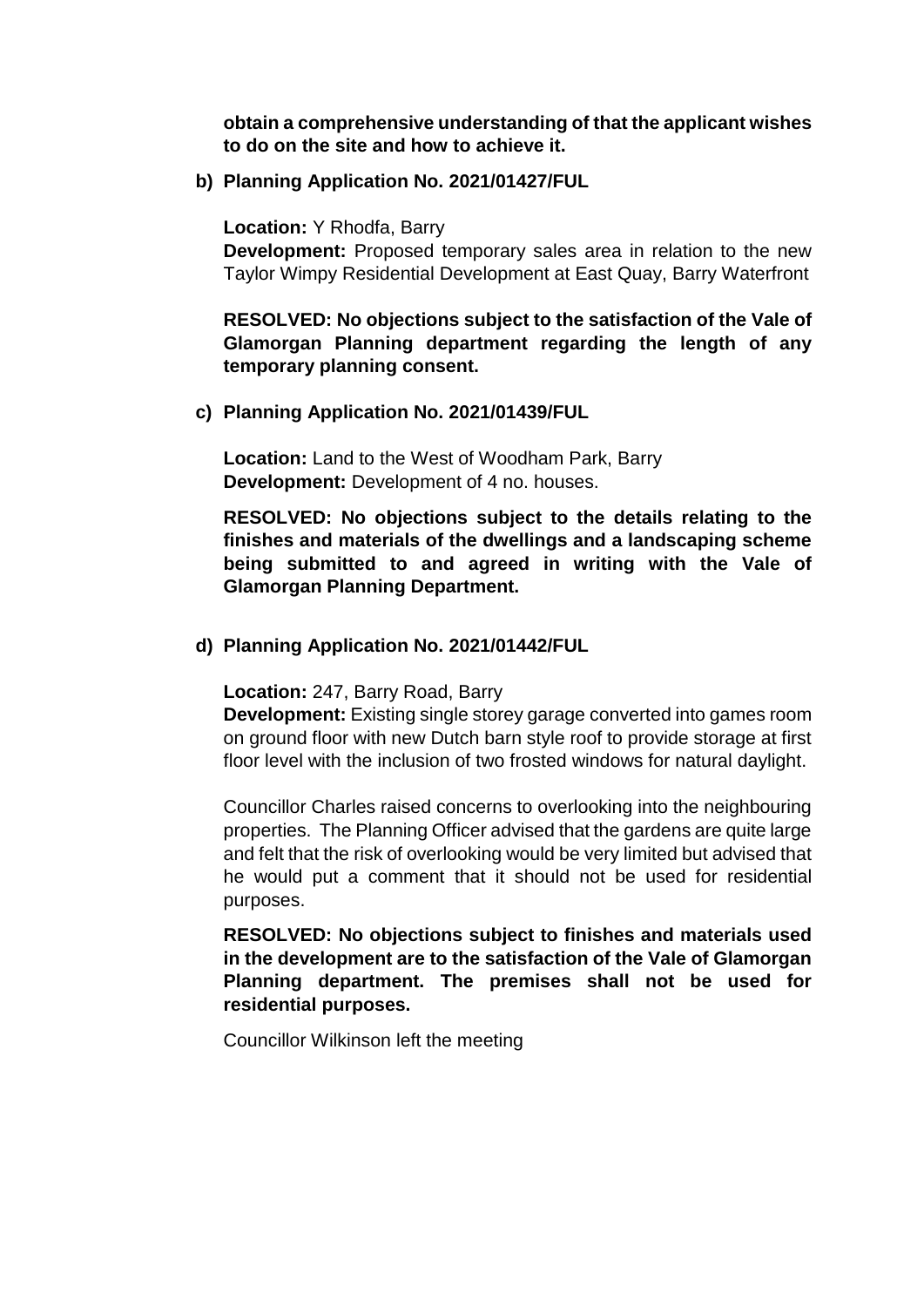## **e) Planning Application No. 2021/01444/RG3**

**Location:** Colcot Health Clinic, Winston Road, Barry **Development:** Demolition of existing clinic building and construction of 100% affordable flatted development consisting of 12 one-bedroom units including associated work.

Members welcomed the development. Councillor Charles asked for the dimensions of the units as she was concerned about the living space within the accommodation. The Planning Officer advised that he could not see the dimensions of the proposed flats on the plans.

Councillor Perkes advised that there is a need for one-bedroom social housing in Barry and said it was a good use of a disused site. Councillor Perkes also advised that there is a standard set by the Welsh Government in relation to the size regulations that new accommodation has to be.

Councillor S Hodges raised concerns in relation to waste management and asked if there were good waste management facilities on site. The Planning Officer advised that there is a bin store identified on the plans.

Councillor Payne wished to note that the development is welcomed and that she had visiting many new developments of social housing and advised that they are well planned.

## **RESOLVED: No objections**

Councillor Wilkinson returned to the meeting.

## PL599. **TO CONSIDER TABLED APPLICATIONS**

## **a) Planning Application No. 2021/01294/RES**

**Location:** East Quay, Barry Waterfront, Barry

**Development:** Amended proposal: Variation of condition 1 and removal of Conditions 8 and 9 of Planning Permission 2019/01393/RES: Residential development for 58 units, together with single retail unit and all associated engineering works.

## **RESOLVED: Barry Town Council reiterates its original objections i.e.**

*Barry Town Council strongly objects to the proposed development for the following reasons; The proposal would reduce the provision of local facilities for residents. The proposal could also adversely*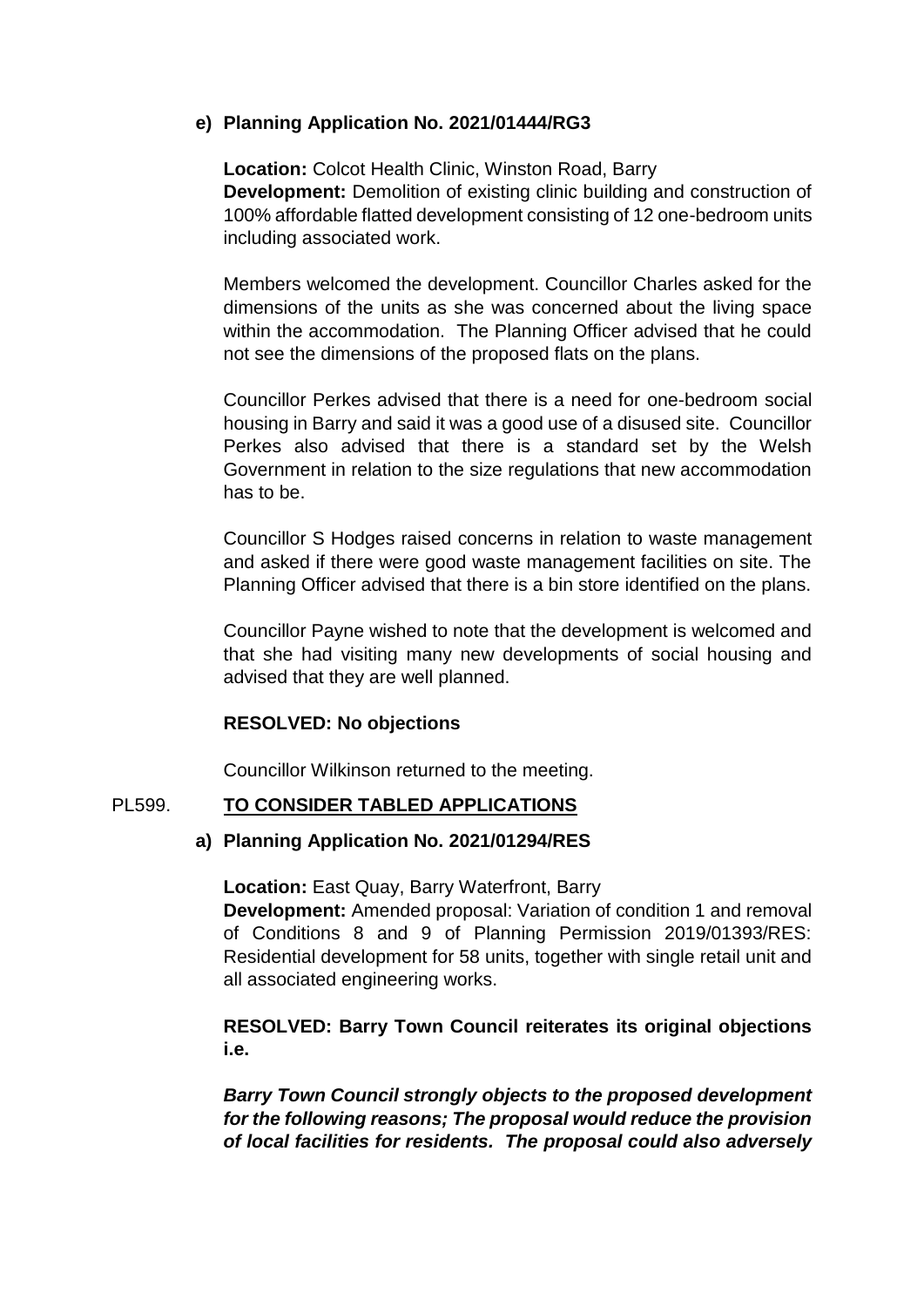*impact upon the low levels of car parking provision in the local area.* 

**b) Planning Application No. 2021/01453/FUL**

**Location:** 24, Morlais Street, Barry

**Development:** Conversion of existing dwelling into two dwellings, including reconfiguration of the internal layout and external amendments to the front elevation.

**RESOLVED: Barry Town Council objects to the proposed development for the following reasons;** 

**The failure to provide the occupiers of the additional dwelling unit with sufficient amenity space and the lack of off street car parking provision the proposal would fail to comply with the requirements of the Vale of Glamorgan Council's Supplementary Planning Guidance on Amenity Standards and Parking Standards.** 

**c) Planning Application No. 2021/01454/FUL** 

**Location:** 20, Lakeside, Barry

**Development:** Replacement on the pitched roof with grey fibre cement slates, UPVC soffits, facias, gutters and downpipes will be replaced in dark grey UPVC. A grey dragon ridge tile will be fitted on the gable roof. Removal of the existing corroded metal balustrade on the balcony and replacement with a glass balustrade with a metal hand rail.

## **RESOLVED: No objections subject to the satisfaction of the Vale of Glamorgan Conservation Officer.**

**d) Planning Application No. 2021/01465/FUL**

**Location:** 77, Woodham Park, Barry **Development:** Proposed internal renovation of the garage into a larger kitchen space

**RESOLVED: No objections** 

## **e) Planning Application No. 2021/01469/FUL**

**Location:** 8, Lon Fferm Felin, Barry **Development:** Erect conservatory to rear

#### **RESOLVED: No objections**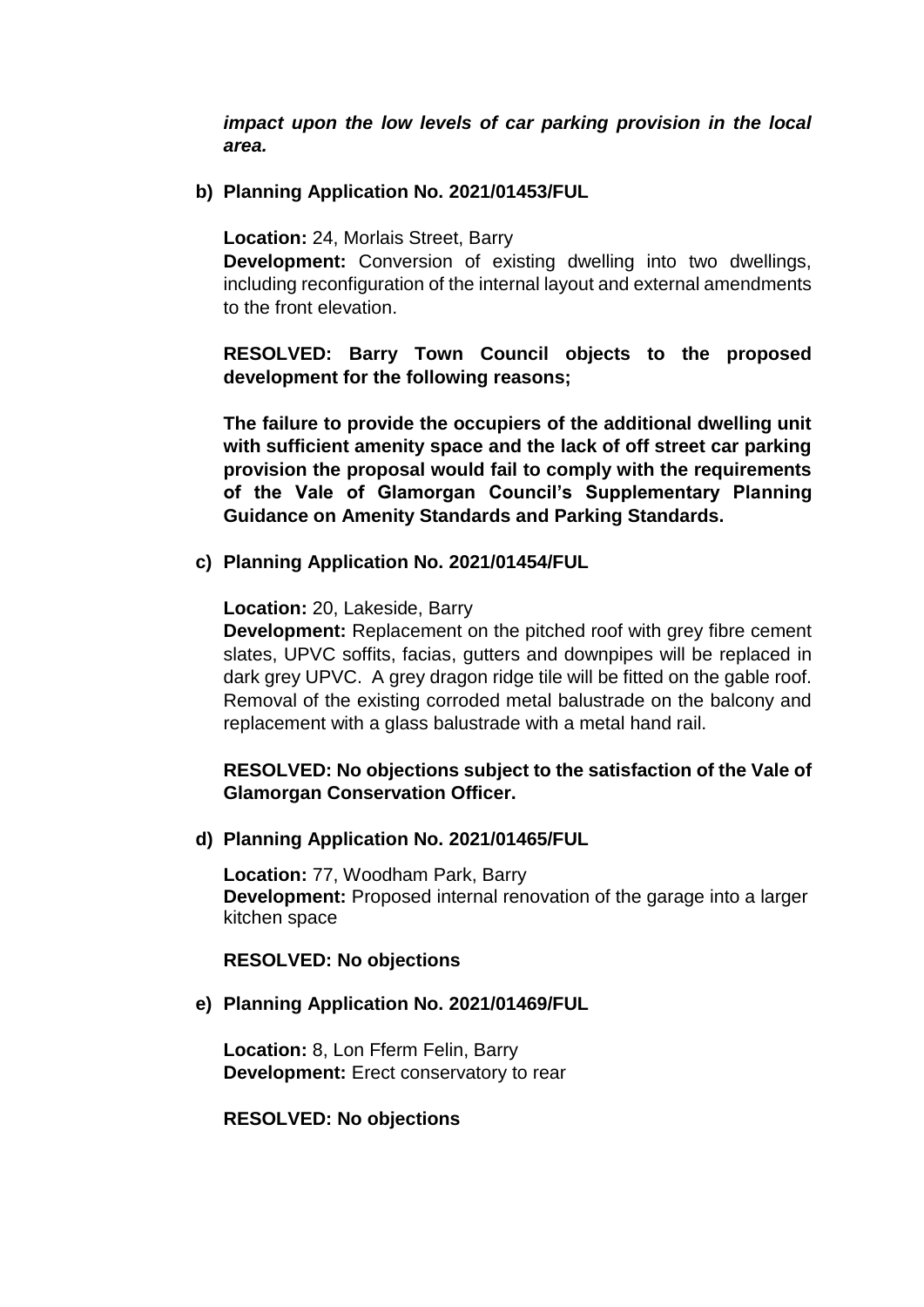## **f) Planning Application No. 2021/01472/FUL**

**Location:** Sausage Revolution, Unit 1, Atlantic Trading Estate, Barry **Development:** To retain all existing uses in TEITR Lounge and to add 'Conference and Community Use until 24:00 hours'

Councillor S Hodges asked if the extension to the opening hours was to accommodate takeaway/home delivery and if that would cause a problem. The Planning Officer advised that it does not indicate that suggestion on the plans.

### **RESOLVED: No objections subject to the satisfaction of the Vale of Glamorgan Environmental Health and Licencing departments.**

### **g) Planning Application No. 2021/01475/FUL**

**Location:** 11, Min Y Mor, Barry

**Development:** A dormer extension to the front elevation, extending the front bay window to the first floor also. Internal reconfiguration with a balcony over the existing entrance.

**RESOLVED: Barry Town Council objects to the proposed development for the following reasons;** 

**The scale and design of the proposed front dormer extension is excessive and would be disproportionate in scale to the existing dwelling and also would be detrimental to the balance of the existing street scene of Min Y Mor, Barry.** 

#### **h) Planning Application No. 202021/01477/FUL**

**Location:** 109, Port Road East, Barry

**Development:** Part demolition of existing structures to the rear and the erection of single and two storey rear extension including general alteration and refurbishment work.

#### **RESOLVED: No objection**

#### PL600. **LOCAL PLANNING AUTHORITY DECISIONS**

**RESOLVED: That the Local Planning Authority Decisions be received and noted.** 

### PL601. **TOWN AND COUNTY PLANNING (DEVELOPMENT MANAGEMENT PROCEDURE) (WALES) ORDER 2012**

a) Proposed development for 20 one-bed walk-up flats and associated works, including landscaping, sustainable drainage and parking at site at Coldbrook Road East, Cadoxton, Barry